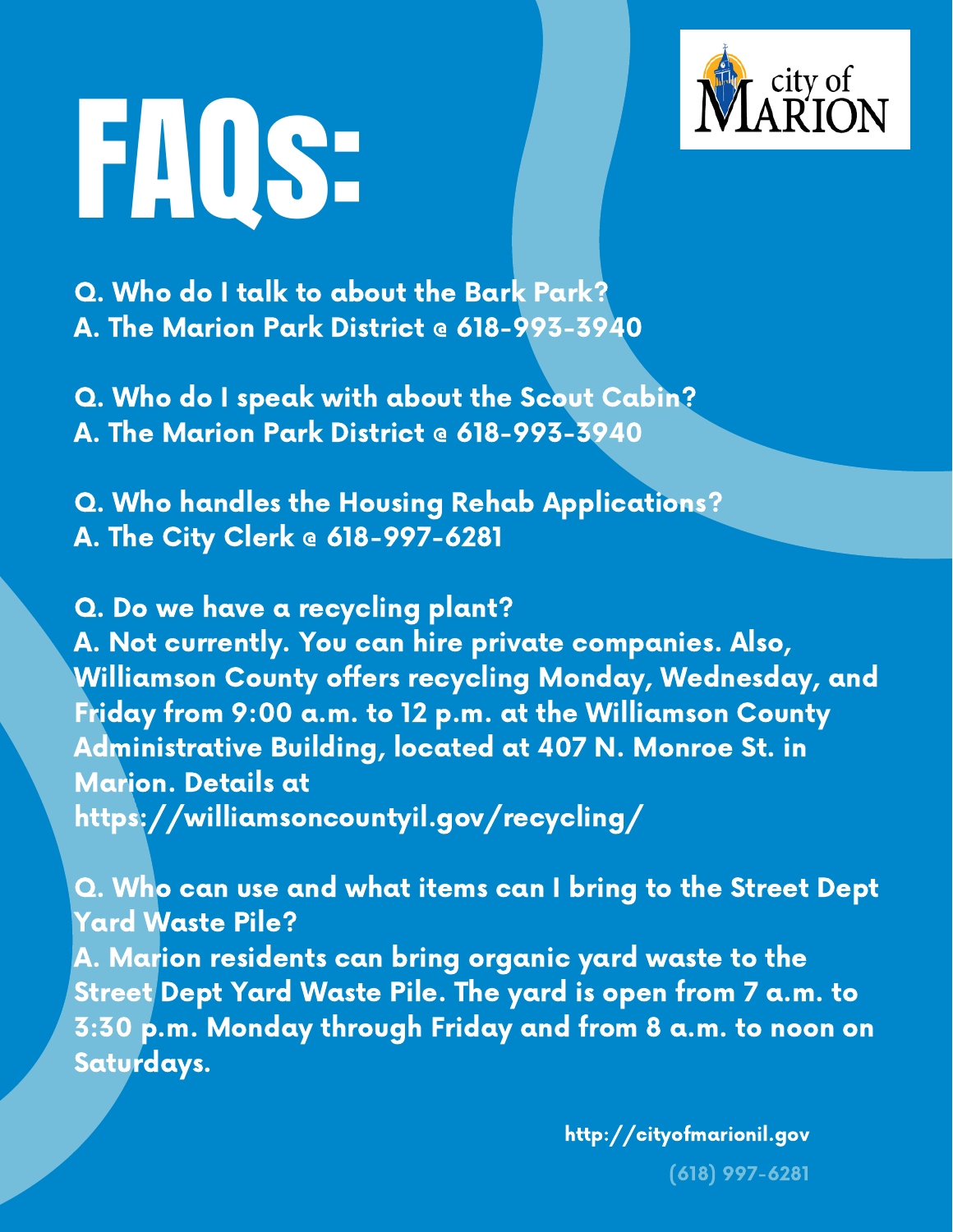Q. Who can I speak to about the Farmer's Market? A. Contact the Manager at (618) 614-2874

Q. Can I pay a ticket here? A. No, you need to go to the County Courthouse.

Q. Where is the courthouse located? A. 200 W. Jefferson Street. [Corner of Jefferson and Monroe]

Q. Who do I report a dead animal to? A. Contact Animal Control @ 618-993-2991

Q. What is the Housing Authority over? A. All housing vouchers, section 8 within the city, and all residential public housing. The Housing Authority is a separate entity from the city. (618) 997-1258

Q. Who do I report a drainage issue to? A. The Street Department @ 618-993-3487

Q. Who do I report a bad sidewalk to? A. The Street Department @ 618-993-3487

Q. Who do I report a sewer issue to? A. The Sewer Department at 618-993-5363

Q. My yard was damaged by a snowplow, now what? A. Contact the Street Department @ 618-993-3487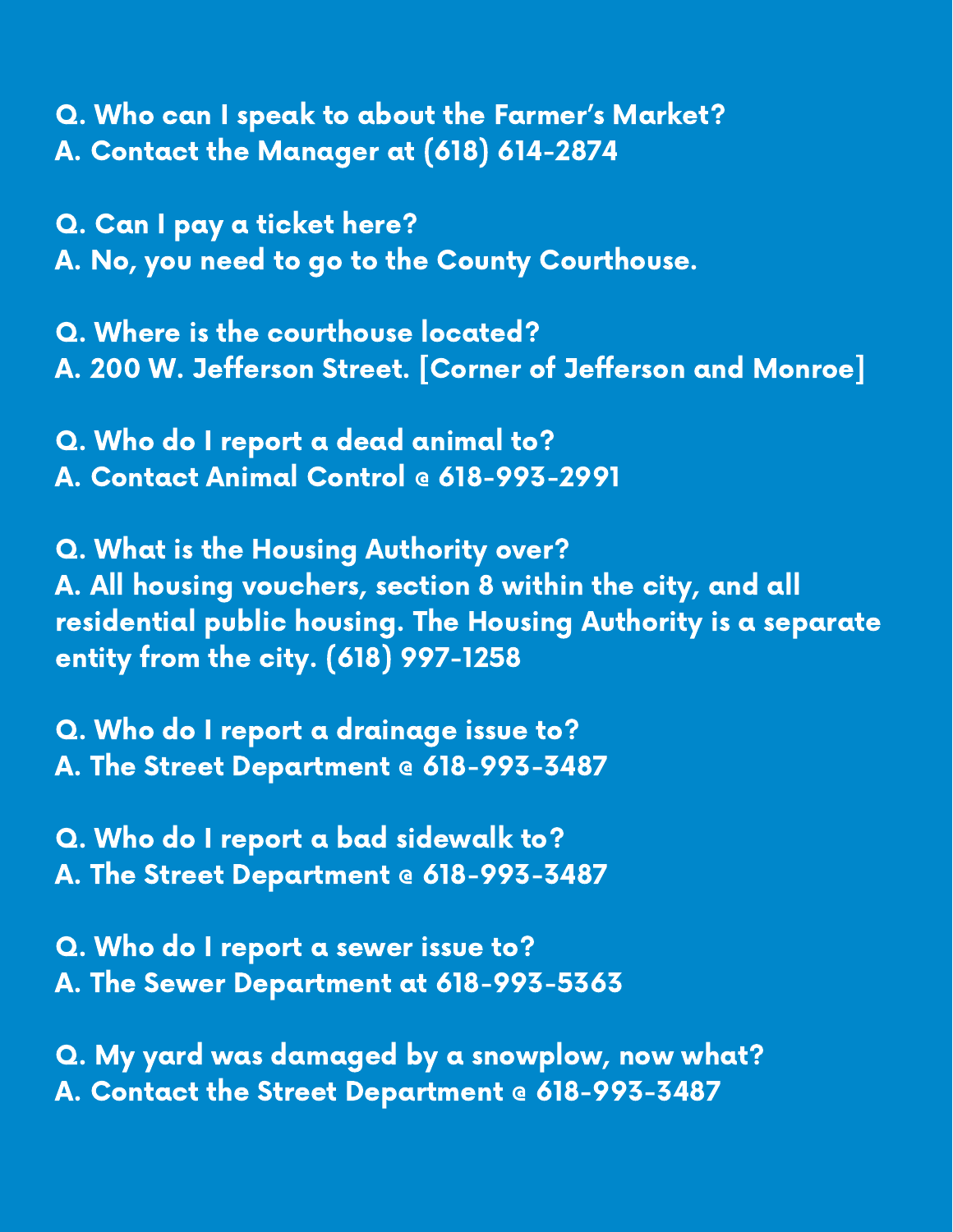Q. Why is there a charge on my bank statement that shows as "City of Marion "? A. You purchased tickets from The Marion Cultural and Civic Center or The Pavilion Event Center.

Q. I'm looking for a smaller venue to host a shower, does Marion offer any of their buildings? A. Not at this time.

Q. Who do I see about rental inspections? A. Building and Code Services @ 618-993-2422

Q. What reports should be directed to MPD? A. Criminal activity. Non-emergency issues can be reported @ 618-993-2124. Please note that power outages and weather are not police matters. Please report utility outages to the proper utility provider.

Q. Why are there flags in my yard and why are they different colors? Can I remove them? What happens if I take a picture and place them back exactly like they were? A. The flags mark the location of utilities and likely indicate that an excavation permit has been issued. The permit may be from the city, county, state, utility provider, or other company. You may not remove them.

Q. My neighbor has a dog that constantly barks, is there something that can be done about this? A. Contact Animal Control @ 618-993-2991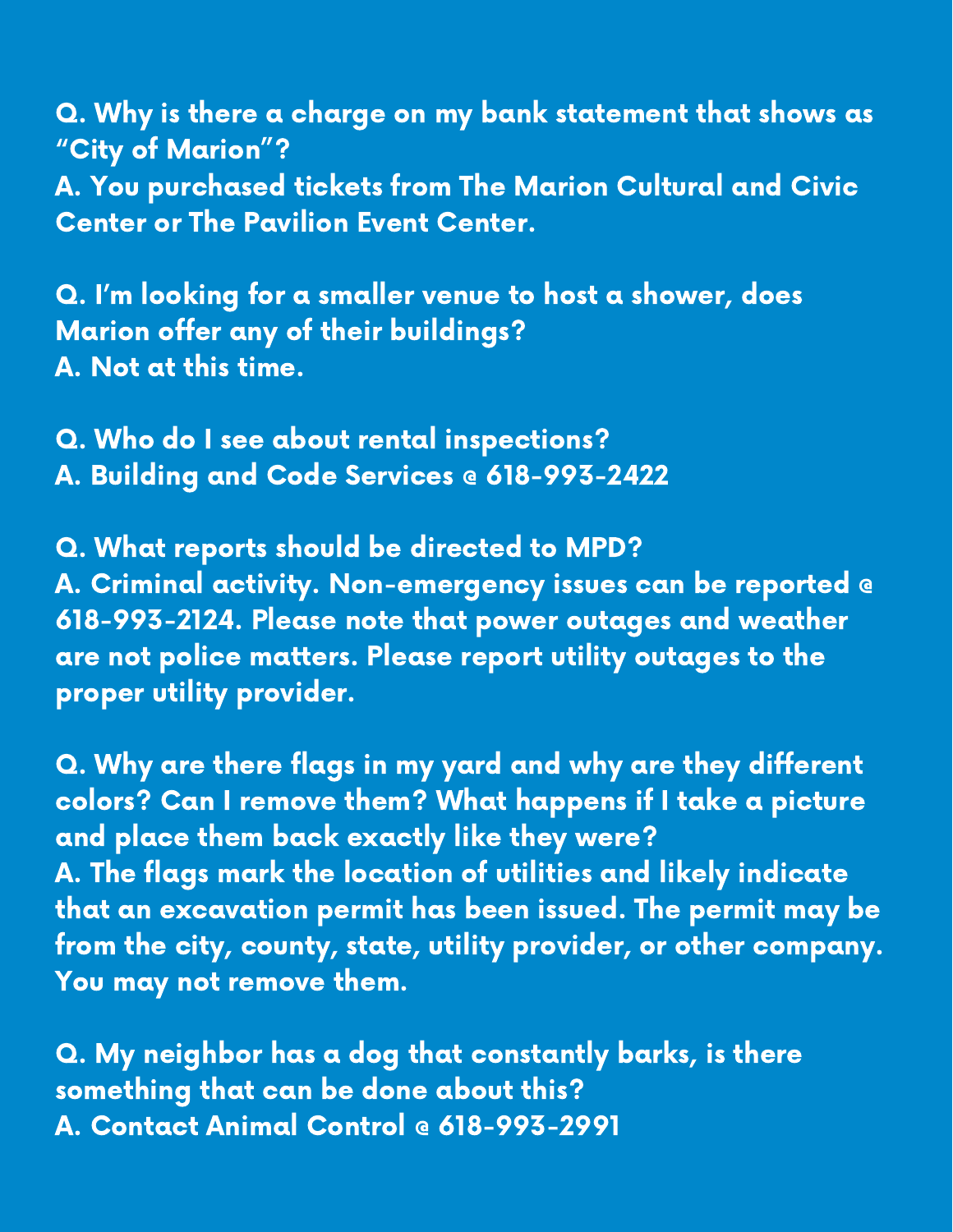Q. My neighbor keeps leaving trash bags full of trash at their apt door, instead of taking them to the dumpster. Is there something that can be done about this? A. Yes, contact your landlord. You can also file a complaint with Building and Code Services @ 618-993-2422

Q. I would like to talk to someone about my neighbor's tree that causes leaves, gumballs, limbs, etc. in my yard. Who can I speak with?

A. This is a civil matter. Reach out to your neighbor, if issues persist, consider contacting an attorney.

Q. Who can I speak with about a zoning change? A. Building and Code Services @ 618-993-2422

Q. What is Homefield Electric and why should/should I not choose their company over Ameren? A. The city negotiates favorable rates with Ameren through Homefield Energy for its citizens. Ameren still bills participants. All questions should be directed to Homefield at 866-694-1262

Q. When is a building permit needed? A. A permit is needed for the new construction of a pool, garage, fence, or storage building. Contact Building and Code Services @ 618-993-2422

Q. Why aren't stop lights in sync? A. Stoplight timing is controlled by the Illinois Department of Transportation.